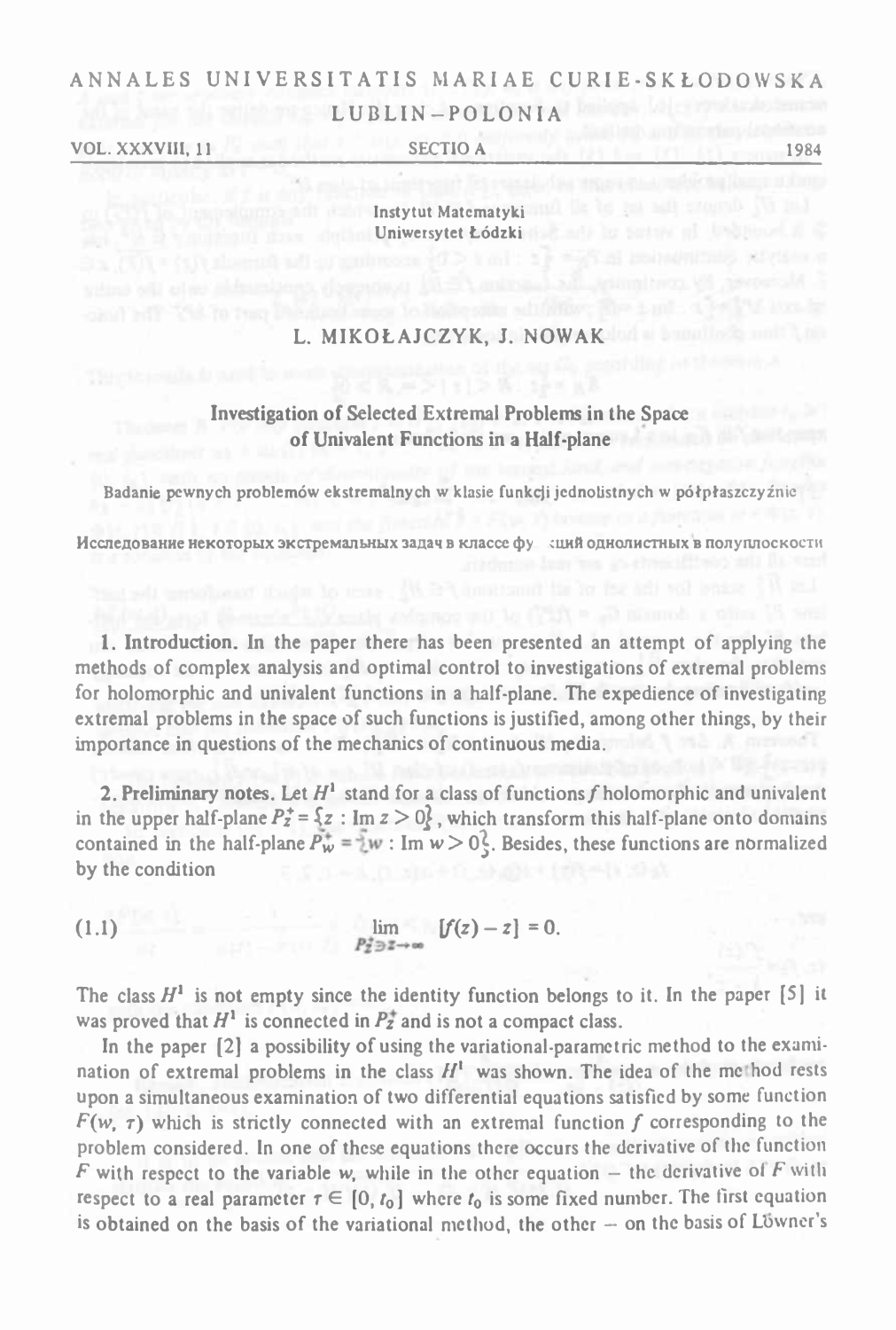parametric theory [6] applied to functions of class  $H^1$ . Hence we derive the name of the variational-parametric method.

In papers  $\{1\}$ ,  $\{3\}$  and  $\{5\}$  the variational-parametric method is applied to investigating extremal problems in some subclasses of functions of class  $H<sup>1</sup>$ .

Let  $H_I^1$  denote the set of all functions  $f \in H^1$  for which the complement of  $f(P_Z^+)$  to  $P_w^*$  is bounded. In virtue of the Schwarz symmetry principle each function  $f \in H^1$ , has an analytic continuation in  $P_z = \oint z : \text{Im } z < 0$  according to the formula  $f(z) = \overline{f(z)}$ ,  $z \in$  $P_2$ . Moreover, by continuity, the function  $f \in \overline{H}_L^1$  is uniquely continuable onto the entire real axis  $\partial P_z^* = \int z : \text{Im } z = 0$ , with the exception of some bounded part of  $\partial P_z^*$ . The function *f* thus continued is holomorphic in some ring

$$
K_R = \{ z : R < |z| < \infty, R > 0 \}.
$$

Expanding  $f$  in  $K_R$  in a Laurent series, we shall obtain

(1.2) 
$$
f(z) = z + \sum_{k=1}^{\infty} c_k z^{-k}
$$

where all the coefficients  $c_k$  are real numbers.

Let  $\tilde{H}_L^1$  stand for the set of all functions  $f \in H_L^1$ , each of which transforms the half--plane  $P_2^*$  onto a domain  $G_0 = f(P_2^*)$  of the complex plane  $C_w$ , obtained form the half--plane  $P_w^*$  by the removal of a finite number of pairwise disjoint Jordan arcs. One can prove that the class  $H_L$  is non-empty and is dense in  $H_L$  in the sense of the topology of uniform convergence inside  $P_2^*$ . One can also prove (cf. [2] or [3]):

Theorem A. Let f belong to  $H^1$  (or to  $H^1_L$  or  $H^1_L$ ). Then there exist three classess  $f_k(z, t)$   $(k = 1, 2, 3)$  of functions  $f_k(z, t)$  of class  $H^1$  (or of  $H^1_L$  or  $\tilde{H}^1_L$ , respectively) depending on a real parameter t and having, with  $z \in P_2^*$  and with small  $t > 0$ , the repre*sentation*

$$
f_k(z, t) = f(z) + t Q_k(z, f) + o(z, t), k = 1, 2, 3,
$$

*where*

$$
Q_1(z, f) = \frac{f(z)}{\lambda - z},
$$
  

$$
Q_2(z, f) = Q_2(z, f; w_0) = \frac{A}{f(z) - w_0} + \frac{\overline{A}}{f(z) - \overline{w_0}}
$$

 $Q_3(z,f) = Q_2(z,f;f(\zeta)) + f'(z)$ (f(2) -  $\overline{w_0}$ <br>
(f'(2))<sup>2</sup> (f - z) +  $\frac{\overline{A}}{(f'(z))^2(\overline{S} - z)}$ .4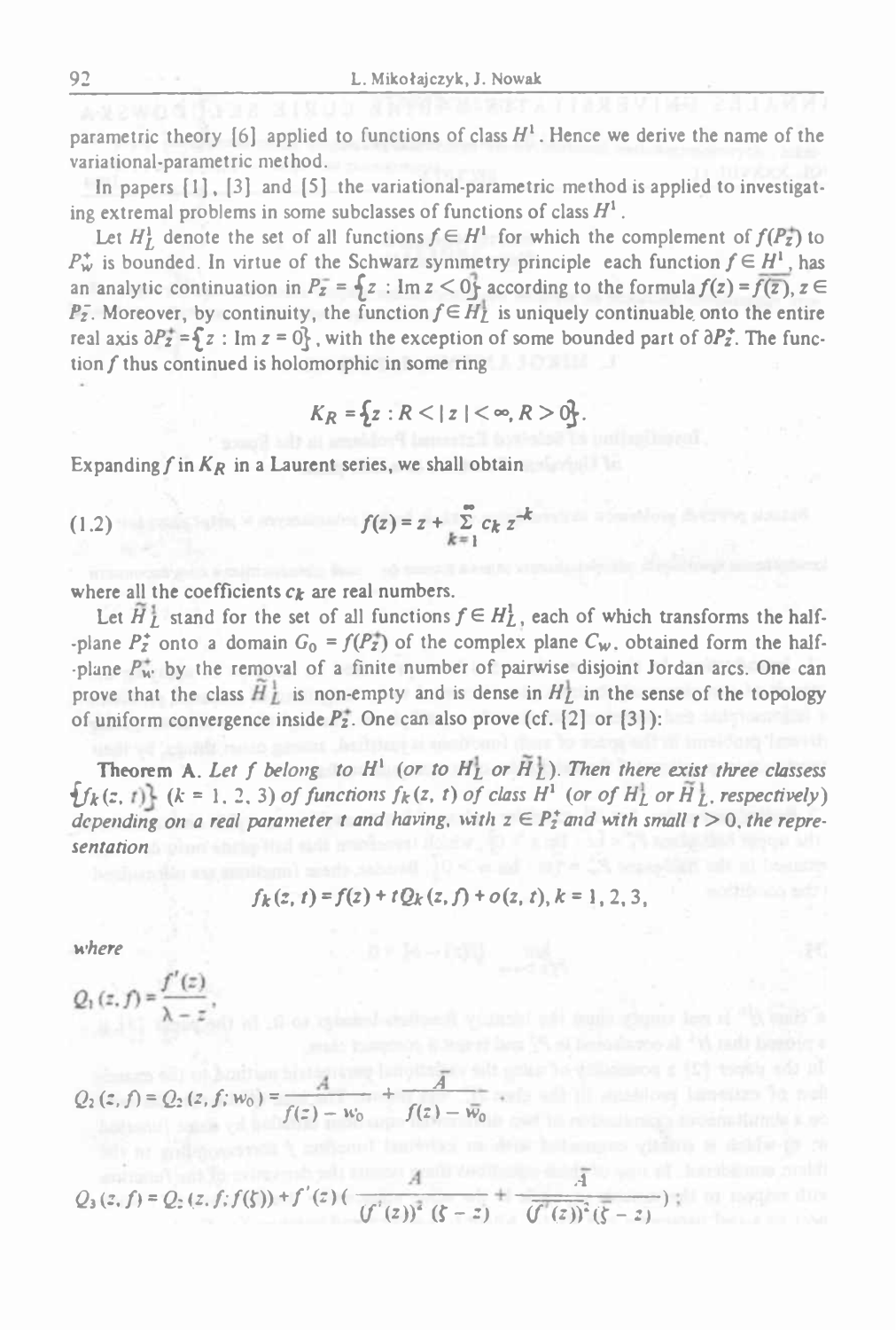A and  $\zeta$  are arbitrary complex numbers  $(\zeta \in P_z^*), w_0$  is any point from the half-plane  $P_w^*$ . external for the domain  $G_0 = f(P_{\overline{z}})$ ,  $\lambda$  is an arbitrary real number,  $o(z, t)$  is a holomorphic function in  $P_z^*$  such that  $t^{-1}$   $o(z, t) \rightarrow 0$  uniformly inside  $P_z^*$  and in the neighbour*hood of infinity as*  $t \rightarrow 0$ .

In particular, if f is any function of class  $H_L^1$ , then, to this class, also belongs a function given by the formula

$$
f_{*}(z) = f(z) + t \left( \frac{A}{f(z) - w_0} + \frac{\overline{A}}{f(z) - \overline{w}_0} \right).
$$

This formula is used to some characterization of the set *<sup>G</sup><sup>Q</sup>* according to theorem *A.*

**Theorem B.** For any function  $f \in \tilde{H}_L^1$ ,  $f(z) \neq z$ ,  $z \in P_z^*$ , there exist: a number  $t_0 > 0$ , real functions  $u_k = u_k(t)$   $(k = 1, 2, ..., m, m \ge 1)$  piecewise continuous on the interval [0, <sup>f</sup>0), wirt *no points of discontinuity of the second kind, and non-negative functions*  $\delta_k = \delta_k(t)$  (k = 1, ..., *m*),  $0 \le t \le t_0$ ,  $\delta_1 + ... + \delta_m = 1$ , such that  $f(z) = \Phi(z, 0)$  where  $\Phi(z, t) \in \tilde{H}_L^1$ ,  $t \in [0, t_0]$ , and the function  $z = F(w, t)$  inverse to a function  $w = \Phi(z, t)$ *is <sup>a</sup> solution of the equation definitions*  $u_k = u_k(t)$  (*k*  $[0, t_0)$ , with no points of different  $\delta_k = \delta_k(t)$  (*k* = 1, ..., *m*), ( $\Phi(z, t) \in \widetilde{H}_L^1$ ,  $t \in [0, t_0]$ , and  $\delta$  *s a* solution of the equation  $\frac{\partial F(w, t)}{\partial t} = \sum_{k=1}^{\infty} \frac{\delta_k(t)}{u_k(t) - F$ 

$$
\frac{\partial F(w, t)}{\partial t} = \sum_{k=1}^{m} \frac{\delta_k(t)}{u_k(t) - F(w, t)}
$$

abbacael I (OT) , POT , UK

satisfying the condition  $F(w, t_0) = w$ ,  $w \in P_w^*$ . It turns out that the function  $F(w, t)$ *satisfies also the condition*  $F(f(z), 0) = z$ .

The function  $F(w, t)$  is called a function associated with the function f. The equation occurring in Theorem <sup>B</sup> bears the name of the Lowner equation for <sup>a</sup> half-plane:

In particular  $(m = 1)$ , the function  $F(w, t)$  can be obtained as the integral of the equation

The function 
$$
F(w, t)
$$
 is called a function  
occurring in Theorem B bears the name of  
In particular  $(m = 1)$ , the function F  
tion  

$$
\frac{\partial F(w, t)}{\partial t} = \frac{1}{u(t) - F(w, t)}, 0 \le t \le t_0,
$$
with the condition  $F(w, t_0) = w$ .

with the condition  $F(w, t_0) = w$ .

Remark. Normalization condition (1.1) secures the uniqueness of the inverse lunction (cf. [2], p. 143).

It is to be proved that the function  $\Phi(z, t)$  (in the special case under consideration) satisfies the equation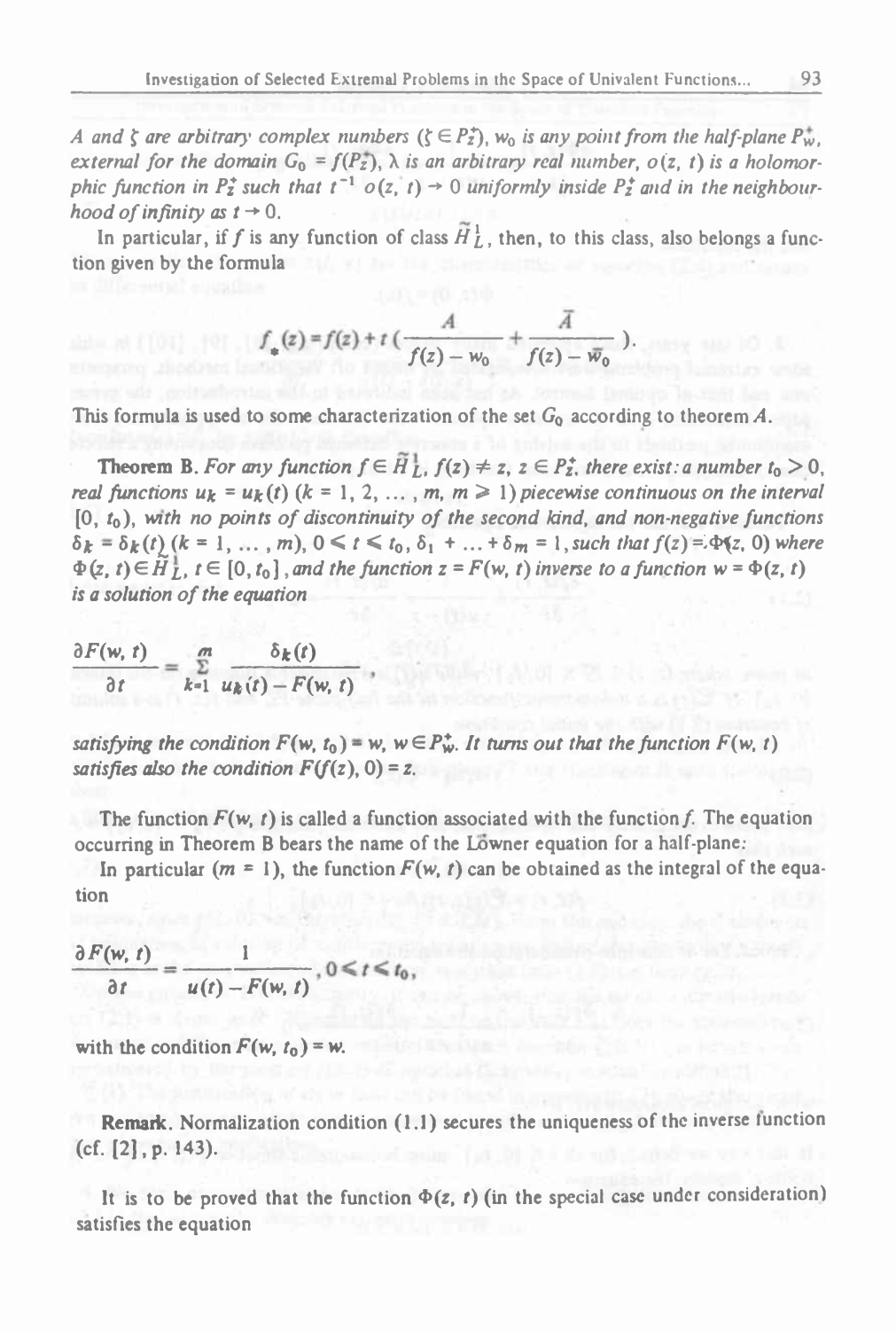L. Mikotajczyk, J. Nowak  

$$
\frac{\partial \Phi(z, t)}{\partial t} + \frac{1}{u(t) - z} \frac{\partial \Phi(z, t)}{\partial z} = 0
$$

and the condition

$$
\Phi(z, 0) = f(z).
$$

3. Of late years, there appeared many papers (comp. e.g. [8], [9], [10]) in which some extremal problems were investigated by means of: variational methods, parametric one and that of optimal control. As has been indicated in the introduction, the present paper constitutes  $-$  in the author's opinion  $-$  the first tentative of applying the above--mentioned methods to the solving of <sup>a</sup> concrete extremal problem concerning <sup>a</sup> selected class of holomorphic and univalent functions in <sup>a</sup> half-plane. bolving of a concrete extremential equation<br> *denote the state alent functions in a half-<br>
<i>denoting*<br>  $\frac{f(z, t)}{\partial t} + \frac{1}{u(t) - z} \frac{\partial f(z)}{\partial z}$ <br>  $[0, t_0], while u(t) is a t$ 

Theorem 2.1. *Let the differential equation*

(2.1) 
$$
\frac{\partial f(z, t)}{\partial t} + \frac{1}{u(t) - z} \frac{\partial f(z, t)}{\partial z} = 0
$$

be given, where  $(z, t) \in P_z^* \times [0, t_0]$ , while  $u(t)$  is a measurable function on the interval (2.1)  $\frac{\partial f(z, t)}{\partial t} + \frac{1}{u(t) - z} \frac{\partial f(z, t)}{\partial z} = 0$ <br>be given, where  $(z, t) \in P_z^* \times [0, t_0]$ , while  $u(t)$  is a measurable function on the interval  $[0, t_0]$ . If  $\mathcal{C}(z)$  is a holomorphic function in the half-plane  $P_z^*$ , an *of equation* (2.1) >w7/i *the initial condition*

$$
(2.2) \t f(z, 0) = \mathcal{C}(z),
$$

then there exists exactly one holomorphic and univalent function  $g: P_2^* \times [0, t_0] \rightarrow P_2^*$ *such that*

(2.3) 
$$
f(z, t) = \mathcal{C}(g(z, t)) \text{ for } t \in [0, t_0].
$$

Proof. Let us take into consideration the equation

then there exists exactly one holomorphic and univalent func.

\n(2.3)

\n
$$
f(z, t) = \mathcal{C}(g(z, t)) \text{ for } t \in [0, t_0].
$$
\nProof. Let us take into consideration the equation

\n
$$
\frac{\partial g(z, t)}{\partial t} + \frac{1}{u(t) - z} \frac{\partial g(z, t)}{\partial z} = 0
$$
\nwith the initial condition  $g(z, 0) = z$ .

with the initial condition  $g(z, 0) = z$ .

In this way we define, for all  $t \in [0, t_0]$ , some holomorphic function  $g(z, t)$  of the variable z. Besides, the equation

$$
g(z, t) = a, \operatorname{Im} a > 0,
$$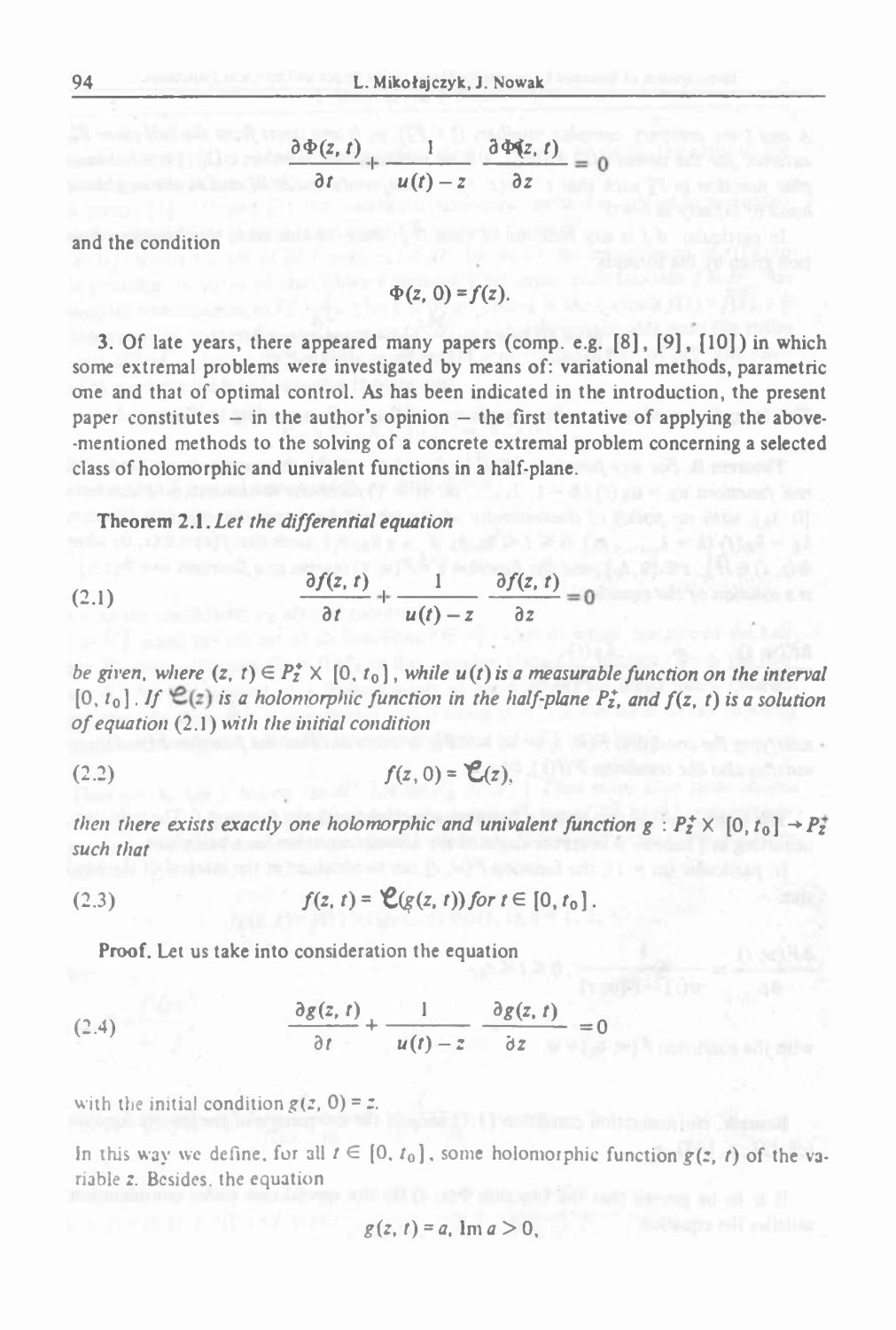defines, for *t* sufficiently small, <sup>a</sup> curve *z(t;a)* such that

(2.5) 
$$
g(z(t; a), t) = a
$$
.

This means that the curves  $z(t; a)$  are the characteristics of equation (2.4) and satisfy the differential equation

$$
g(z(t; a), t) = a.
$$
  
arves  $z(t; a)$  are the characteristics of eq  

$$
\frac{dz(t; a)}{dt} + \frac{1}{u(t) - z(t; a)} = 0, z(0; a) = a.
$$
  

$$
f(a) > 0 \text{ therefore}
$$

Since  $\text{Im } u(t) = 0$ ,  $\text{Im } z(t; a) > 0$ , therefore

$$
\text{(2.6)} \quad \text{Im} \frac{dz(t; a)}{dt} > 0
$$

Hence we infer that

$$
Arg \frac{dz(t; a)}{dt} \in (0, \pi).
$$

By taking account of (2.5) and (2.6), it can be verified that the function  $g(z, t)$  is, for all  $t \in [0, t_0]$ . a univalent function in the half-plane  $P^*_{\mathbf{z}}$  and transforms it onto its certain subset.

Since  $g(z, t)$  is a solution of equation (2.4), so is also each function

$$
f(z,t)=\mathcal{C}(g(z,t)).
$$

Moreover, since  $g(z, 0) = z$ , therefore  $f(z, 0) = \mathcal{C}(z)$ . From this and from the theorem on the uniqueness of solution of a differential equation we deduce that the function  $f(z, t)$ , appearing in the proposition of our theorem, really has form (2.7), i.e. form (2.3).

pearing in the proposition of our theorem, really has form (2.7), i.e. form (2.3).<br>On the ground of Lowner's theory, it can be shown that the set of solutions of equation (2.1) is dense in  $H^1$ . Whereas on the basis of theorem 2.1, from the continuity of solution of a differential equation we infer that each function  $\mathcal{C} \in H^1$  can be arbitrarily approximated by the solution  $f(z, t)$  of equation (2.1) with the initial condition  $f(z, 0)$  =  $=$   $\mathcal{C}(z)$ . The justification of these facts can be found in monograph [7] where there have been collected, among other things, some basic results concerning Lowner'<sup>s</sup> theory tor a half-plane and its applications.

4. We shall now give an example of applying the information gathered in sections <sup>2</sup> and 3 to the solving of a concrete extremal problem.

Let  $\forall \xi \in H_L^1$ , and let it possess an expansion in a Laurent series, given by formula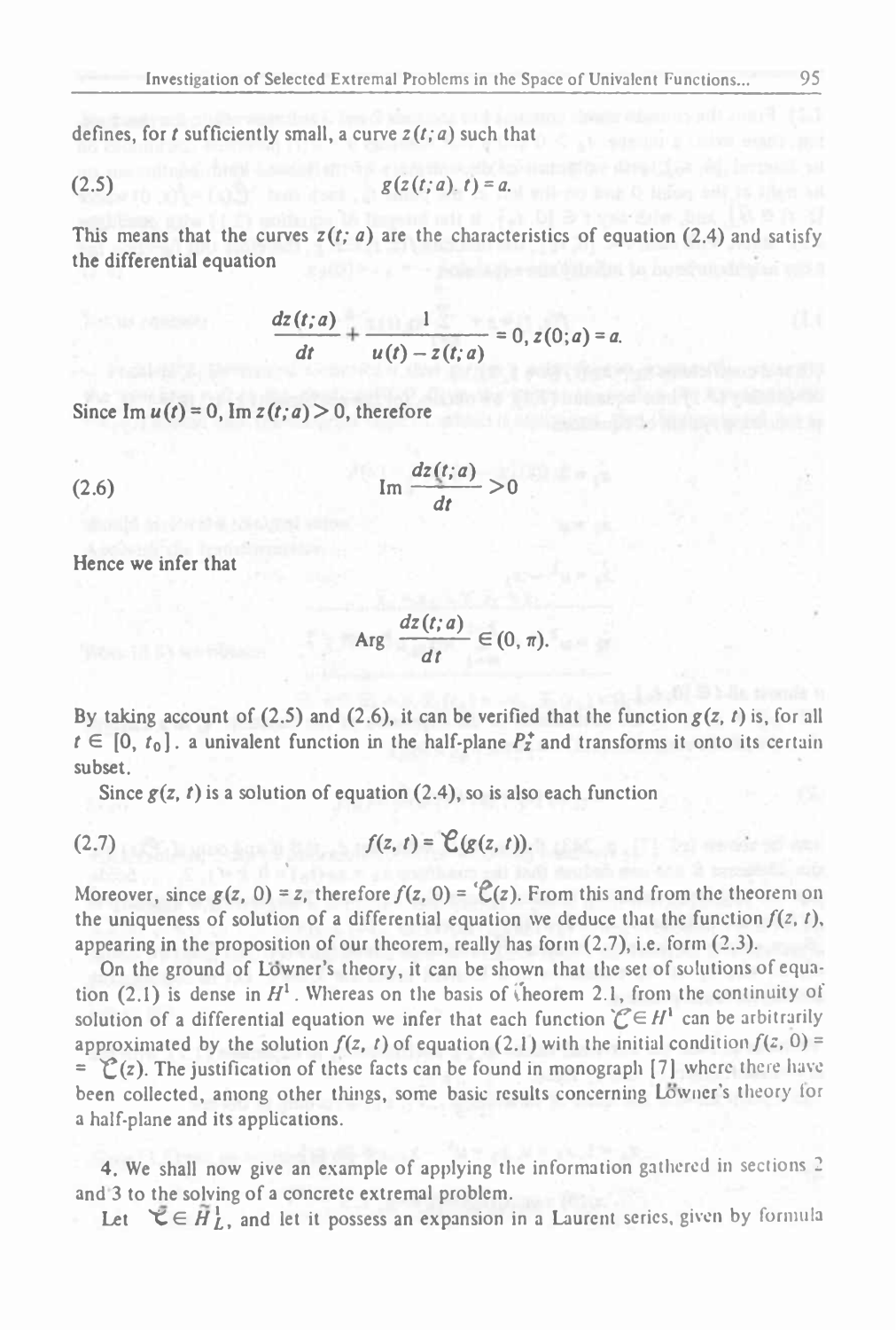(1.2) . From the considerations contained in sections <sup>2</sup> and <sup>3</sup> it follows that, for this function, there exist: a number  $t_0 > 0$  and a real function  $u = u(t)$  piecewise continuous on the interval  $[0, t_0]$ , with no points of discontinuity of the second kind, continuous on the right at the point 0 and on the left at the point  $t_0$ , such that  $\mathcal{C}(z) = f(z, 0)$  where  $f(z, t) \in \tilde{H}_L^1$  and, with any  $t \in [0, t_0]$ , is the integral of equation (2.1) with condition (2.2). Since, with each  $t \in [0, t_0]$ , the function  $f(z, t) \in \tilde{H}_L^1$ , therefore this function has

in the neighbourhood of infinity the expansion  
(3.1) 
$$
f(z, t) = z + \sum_{k=1}^{\infty} x_k(t) z^{-k}
$$

with real coefficients  $x_k = x_k(t)$   $(k = 1, 2, ...).$ 

Substituting (3.1) into equation (2.1), we obtain, for the coefficients  $x_k(t)$   $(k = 1, 2, \ldots)$ , the following system of equations:



for almost all  $t \in [0, t_0]$ .<br>If  $c_k (k = 1, 2, ...)$  are coefficients in the expansion of the function  $\mathcal{C}$  in a Laurent  $\dot{x}_k = u^{k-1} - \sum_{m=1}^{k-2} mx_m u^{k-m-2}$ <br>almost all  $t \in [0, t_0]$ .<br>If  $c_k(k = 1, 2, ...)$  are coefficients in the expansion of the function  $\mathcal C$  in a Laurent<br>ies, then from condition (2.2) we have series, then from condition (2.2) we have

(3.2)  $x_k(0) = c_k, k = 1, 2, \ldots$ 

It can be shown (cf. [7], p. 243) that  $c_1 \le 0$ , with that  $c_1 = 0$  if and only if  $\mathcal{C}(z) = z$ . From Theorem B one can deduce that the condition  $x_k = x_k(t_0) = 0, k = 1, 2, \ldots$ , holds. From this and from condition (3.2) it follows that  $t_0 = -c_1$ . This equality is obtained at once from the conditions:  $x_1 = 0$ ,  $x_1(0) = c_1$ ,  $x_1(t_0) = 0$ .

From among all functions of class  $H_L^1$  we choose those for which the first two coefficients  $c_1$  and  $c_2$  of the expansion in a Laurent series are known. Let us consider the following extremal problem.

Problem 1. Find the extremal values of the coefficient  $c_3$  in expansion (1.2), with the first two coefficients  $c_1$  and  $c_2$  fixed.

Let a point move in the space of variables  $(x_1, x_2, x_3)$  according to the law

$$
\dot{x}_1 = 1, \dot{x}_2 = u, \dot{x}_3 = u^2 - x_1, t \in [0, t_0]
$$

$$
x_i(0) = c_i, x_i(t_0) = 0, i = 1, 2, 3.
$$

(3.3)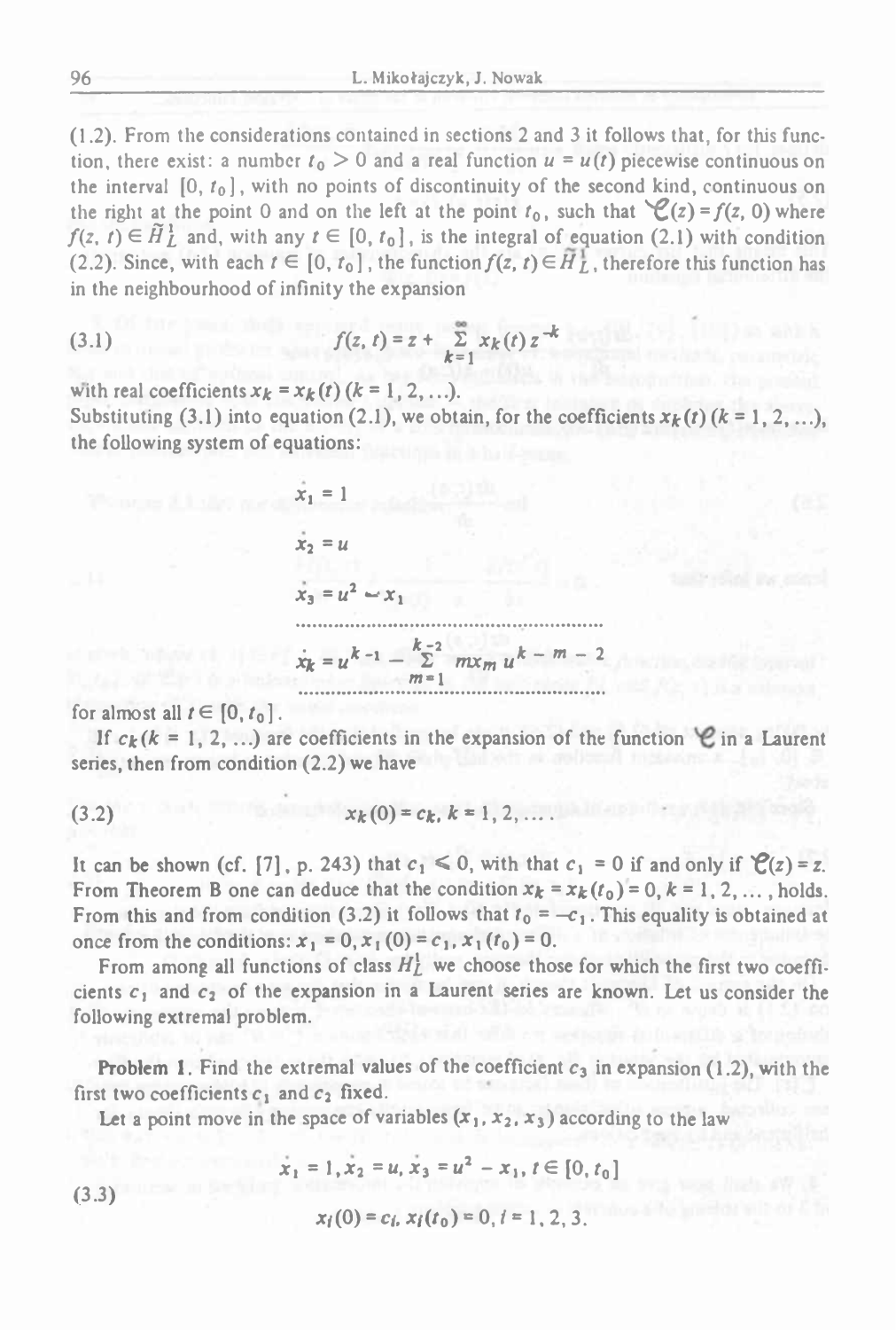We assume that the function  $u = u(t)$  is a control function. Note that

$$
\int_{0}^{t_0} (u^2(t) - x_1(t)) dt = \int_{0}^{t_0} x_3(t) dt = x_3(t_0) - x_3(0) = -x_3(0) = -c_3,
$$

and thus,

(3.4) 
$$
x_3(0) = c_3 = -\int_{0}^{t_0} (u^2(t) - x_1(t)) dt.
$$

Let us consider.

**Problem 2.** Determine a control *u* that carries a point from a position  $(c_1, c_2, x_3)$  at the instant  $t = 0$  to the position  $(0, 0, 0)$  at the instant  $t<sub>0</sub>$ , so that the functional  $J<sub>1</sub> =$  $=x_3(0)$  should take the maximal value or, which is equivalent, that the functional

$$
J(u) = \int_{0}^{t_0} (u^2(t) - x_1(t)) dt
$$

should attain the minimal value. Applying the transformation

$$
\widetilde{x}_1 = x_1 - t, \widetilde{x}_2 = x_2,
$$

 $\tilde{x}_i(0) = c_i, i = 1, 2;$ 

from (3.3) we obtain

$$
\tilde{x}_1 = 0, \tilde{x}_2 = u, \tilde{x}_1(t_0) = -t_0, \tilde{x}_2(t_0) = 0.
$$

(3.5)

(3.6) 
$$
J(u) = \int_{0}^{t_0} (u^2(t) - \tilde{x}_1(t) - t) dt.
$$

Then Problem <sup>2</sup> can be reformulated in the following manner.

**Problem 3.** Determine a control  $u$  that carries a point from the position  $c_1$ ,  $c_2$  at the instant  $t = 0$  to the position  $(-t_0, 0)$  at the instant  $t_0$ , so that functional (3.6) should attain its minimum. Of course, the optimal control found for Problem <sup>3</sup> is optimal for Problem 2.

Let us put

$$
\widetilde{x} = \begin{bmatrix} x_1 \\ x_2 \end{bmatrix}
$$

Then (3.5) can be written in the form

$$
\widetilde{x} = A(t)\widetilde{x} + B(t)u
$$

fire-local aff less of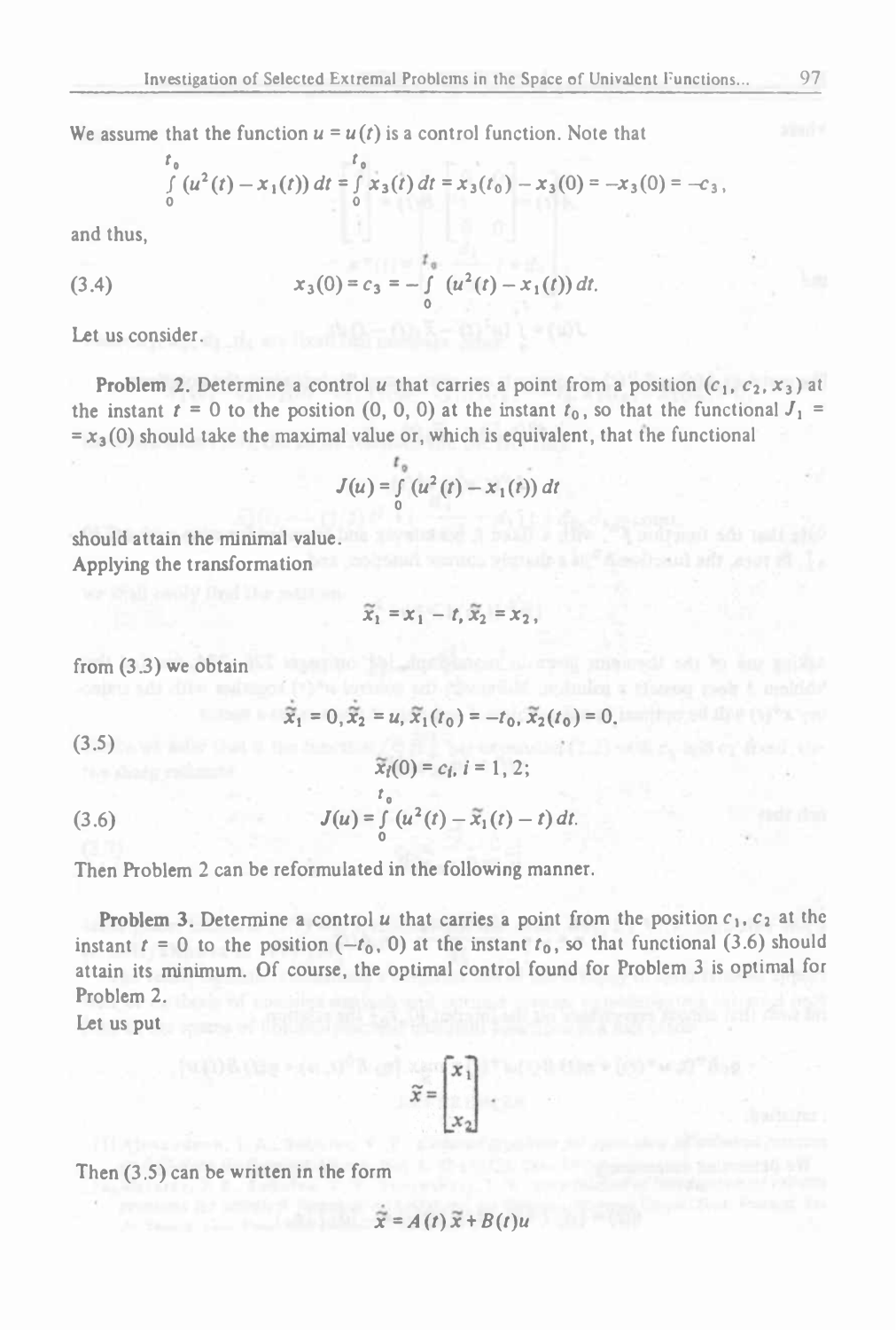where  $\qquad$ 

$$
A(t) = \begin{bmatrix} 0 & 0 \\ 0 & 0 \end{bmatrix}, B(t) = \begin{bmatrix} 0 \\ 1 \end{bmatrix},
$$

and

$$
J(u) = \int\limits_0^{t_0} (u^2(t) - \widetilde{x}_1(t) - t) dt.
$$

The matrices  $A(t)$  and  $B(t)$  as constants are continuous. We introduce the notations

$$
f^{0}(t, \tilde{x}) = -\tilde{x}_{1}(t) - t,
$$
  

$$
h^{0}(t, u) = u^{2}(t).
$$

Note that the function  $f^0$ , with a fixed *t*, is a convex and bounded function with  $t \in [0, t_0]$ . In turn, the function  $h^0$  is a sharply convex function, and  $t_0$ ]. In turn, the function  $h^0$  is a sharply convex function, and

$$
|h^{0}(t, u)| \geq |u|^{2}.
$$

Making use of the theorems given in monograph [4] on pages <sup>226</sup>—234, we find that Problem 3 does possess a solution. Moreover, the control  $u^*(t)$  together with the trajectory  $x^*(t)$  will be optimal in our problem if and only if there exists a vector

$$
\eta(t) = [\eta_0, \eta(t)]
$$

such that

$$
\dot{\eta} = -\eta_0 \frac{\partial f^0(t, x)}{\partial x} - \eta A(t),
$$

 $\eta_0 = 0, \eta_0 < 0,$ 

and such that almost everywhere on the interval  $[0, t_0]$  the relation

$$
\eta_0 h^0(t, u^*(t)) + \eta(t) B(t) u^*(t) = \max [\eta_0 h^0(t, u) + \eta(t) B(t) u]
$$

is satisfied.

We determine successively

$$
\eta(t) = [\eta_0 \ t + d_1, d_2], u^*(t) = -(d_2/2\eta_0)
$$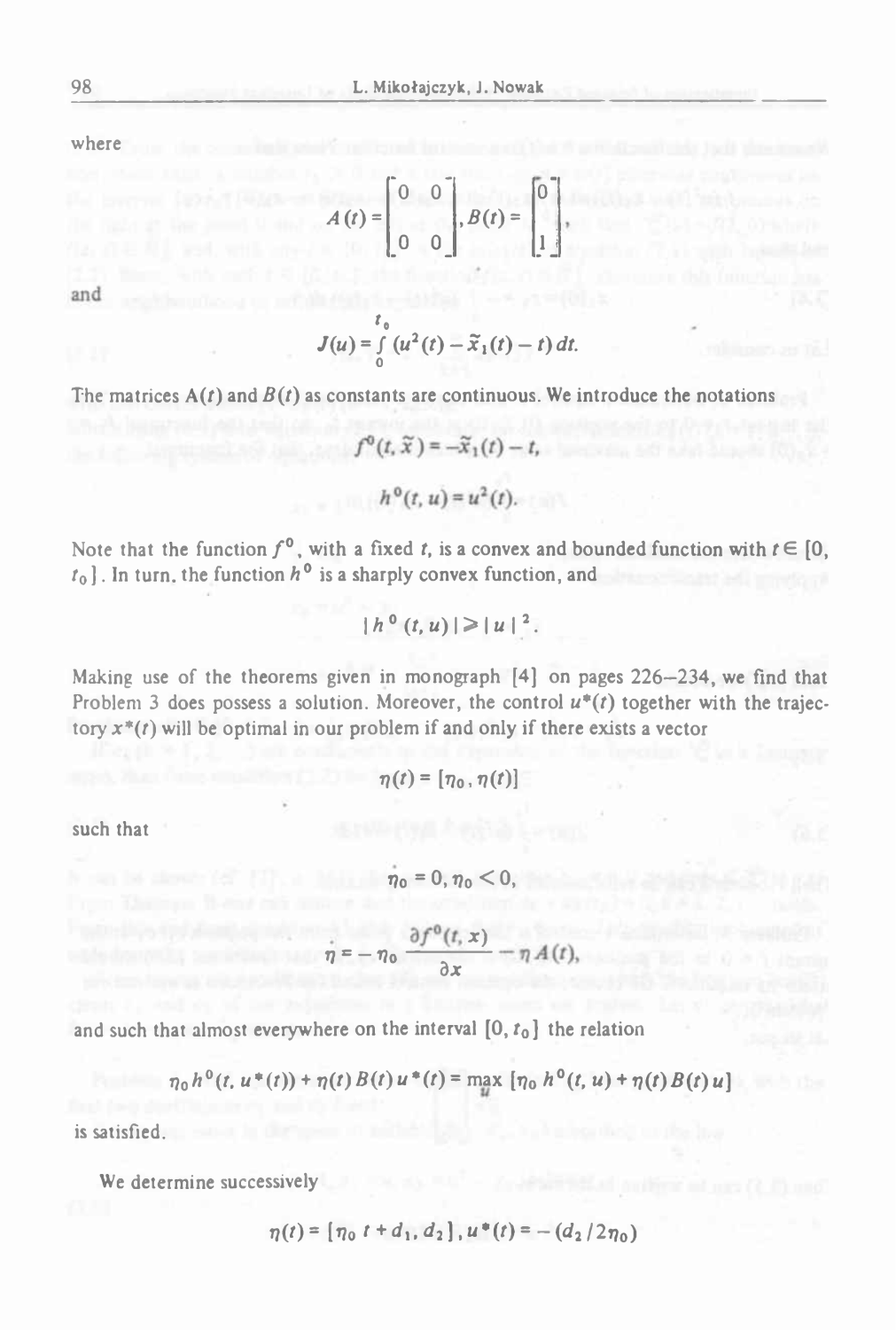and

$$
x^*(t) = \begin{bmatrix} d_3 \\ -\frac{d_2}{2\eta_0}t + d_4 \end{bmatrix}
$$

where  $d_1$ ,  $d_2$ ,  $d_3$ ,  $d_4$  are fixed real numbers. Since

$$
\widetilde{x}_1^*(0)=c_1^*,\widetilde{x}_2^*(0)=c_2^*,\widetilde{x}_3^*(0)=c_3^*,\widetilde{x}_1^*(t_0)=-t_0,\widetilde{x}_2^*(t_0)=\widetilde{x}_3^*(t_0)=0,
$$

therefore from (3.6), the above relations and the fact that

$$
\widetilde{x}_3^*(t) = -(1/2) t^2 + \left(\frac{d_2^2}{4\eta_0^2} - d_3\right)t + d_5, d_5 = \text{const},
$$

we shall easily find the relation

$$
c_3^* = -\frac{c_2^{*2}}{c_1^*} - \frac{1}{2}c_1^{*2}
$$

Hence we infer that if the function  $f \in \tilde{H}_L^1$  has expansion (1.2) with  $c_1$  and  $c_2$  fixed, then the sharp estimate nas expansion  $\frac{c_1^2}{2} - \frac{1}{2}c_1^2$ 

(3.7) 
$$
c_3 < \frac{c_2^2}{c_1} - \frac{1}{2}c_1^2
$$

takes place. Estimate (3.7) was obtained, in some other way, by V. V. Sobolev and T. N. Sellyakhova in <sup>1974</sup> [11].

The result obtained constitutes a confirmation of the efficacy of simultaneous application of methods of complex analysis and optimal control to investigating extremal problems in the spaces of holomorphic and univalent functions in <sup>a</sup> half-plane.

#### REFERENCES

- [ <sup>1</sup><sup>J</sup> Alexandrow, I. A., Sobolev, V. V., *Extremal problems for some class of univalent functions on half-plane* (in Russian), Ukrain. Mat. Ż. <sup>22</sup> (1970), 291-307.
- [2]Kufarev, P. P" Sobolev, V. V., Spory sheva, L. V., *On <sup>a</sup> method of investigation of extremal problems for univalent functions on half-plane,* (in Russian), Voprosy Gcom. Teor. Funkcii, Trudy Tomsk. Gos. Univ. 200 (1968), 142-164.

$$
\begin{bmatrix} d_3 \\ -\frac{d_2}{2n_0}t + d_4 \end{bmatrix},
$$